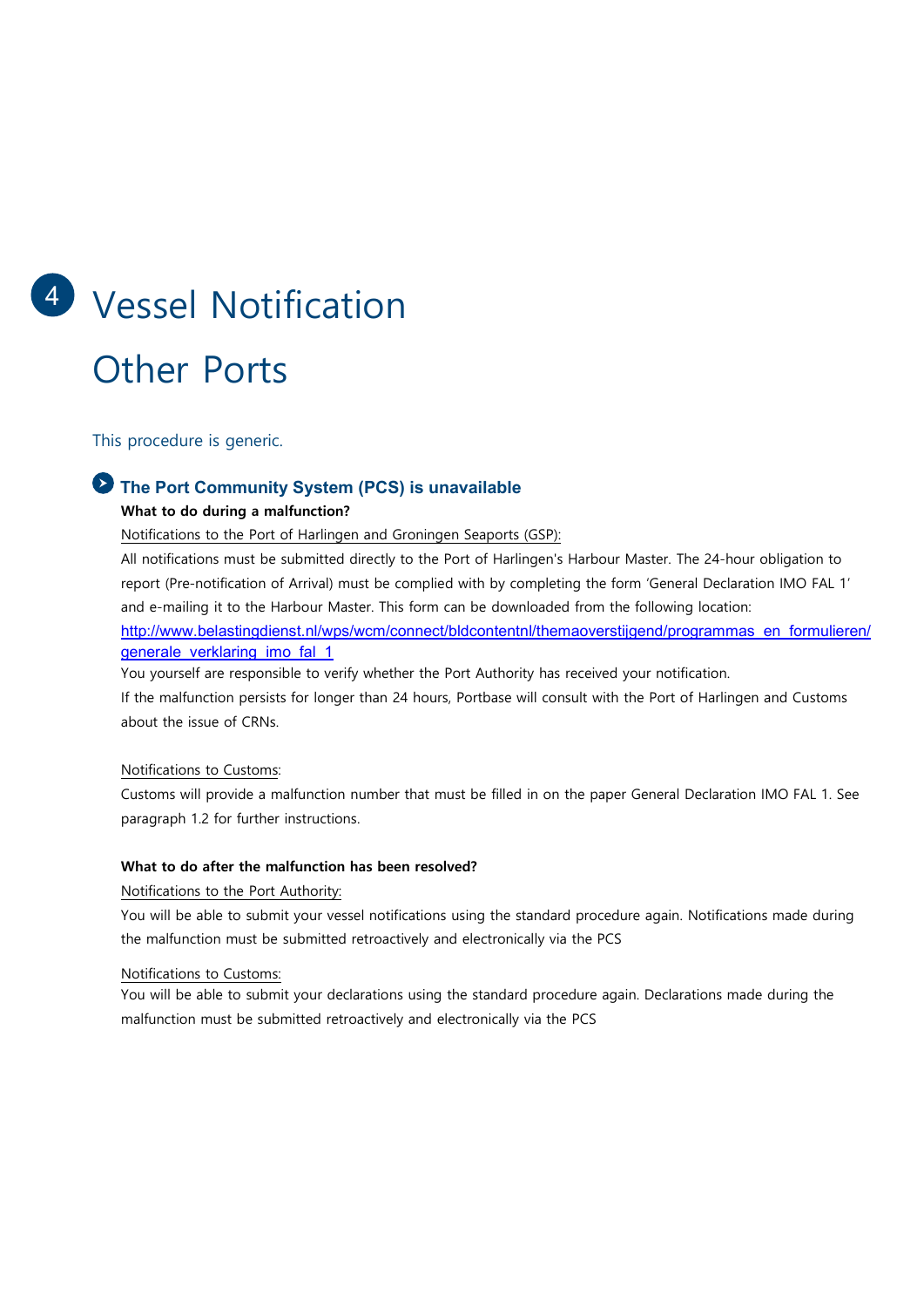### The Customs system is unavailable

In the event of a malfunction in the CMF, Customs will report this via a service message on: https://www.oswo.nl/swodouane/course/view.php?id=4401 and announce whether the backup procedure may be used. This service message can also be found at My Portbase.

#### What to do during a malfunction?

During a malfunction you can submit messages in PCS as usual, they are not processed during the maintenance but buffered. After the maintenance, the messages are still processed and any return messages will follow.

#### What to do after the malfunction has been resolved?

Notifications made during the malfunction must be submitted retroactively and electronically via the PCS. If you have any questions, please contact the Portbase Service Desk.

## The Port Authority system is unavailable

#### What to do during a malfunction?

All notifications must be submitted directly to the Harbour Master. The 24-hour obligation to report (Pre-notification of Arrival) must be complied with by completing the form 'General Declaration IMO FAL 1' and e-mailing it to the Harbour Master. This form can be downloaded from the following location:

http://www.belastingdienst.nl/wps/wcm/connect/bldcontentnl/themaoverstijgend/programmas\_en\_formulieren/ generale\_verklaring\_imo\_fal\_1

You yourself are responsible to verify whether the Port Authority has received your notification. If the malfunction persists for longer than 24 hours, Portbase will consult with the Port of Harlingen and Customs about the issue of CRNs.

#### Notifications to Customs:

It is not possible to send Customs an electronic declaration; it needs to be drafted and sent manually. See paragraph 1.2 for instructions for making a manual declaration.

What to do after the malfunction has been resolved?

#### Notifications to Port Authority:

You will be able to submit your vessel notifications using the standard procedure again. Notifications made during the malfunction must be submitted retroactively and electronically via the PCS